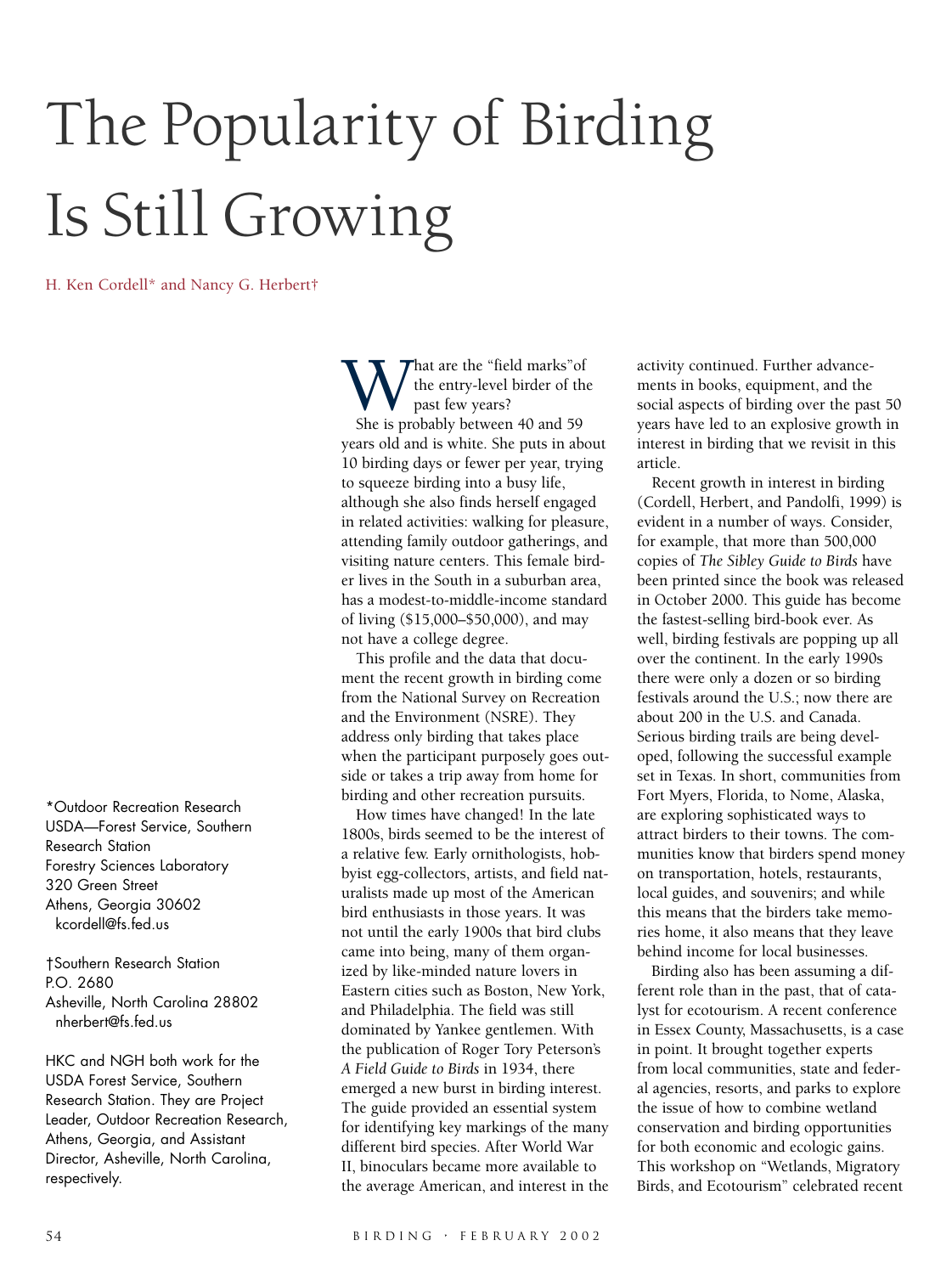successes and explored ways to highlight the economic benefits associated with ecotourism, especially in more rural areas searching for ways to share in the U.S. economy. This connection between birding, the future of our environment, and continued responsible economic growth is sure to wax stronger as more birders become active in environmental issues, locally and globally.

#### **NSRE**

To keep track of the growing interest in outdoor activities, every five to ten years our research group in Athens, Georgia, along with several federal agencies, professional associations, and private organizations, works to survey the recreational interests of Americans. One of the recreational interests which we survey is birding. The most recent of these national studies indicates that almost 97 percent of people 16 years old or older participate in some form of outdoor recreation sometime during the year. The study shows that 33 percent of Americans, fully one-third of all who are 16 or older in this country, participated at least at a mild level in outdoor birding at least once in the last year. Using our most recent survey, covering 2000 and 2001, and comparing its results with results from previous surveys, let us see how birding has been changing over the long term, as well as more recently.

We last reported on American's interest and participation in birding in the April 1999 issue of *Birding*. Just like that last report, we cover in this article trends in participation across the country, who is out there birding, and who is responsible for most of the growth in birding as an outdoor activity. Our primary source of data is the National Survey on Recreation and the Environment (NSRE) (Cordell et al., in press). The most recent application of NSRE as a survey of the country's population of people 16 years or older ran through 2000 and continues in 2001 with a goal of interviewing 50,000. In our survey, we address only



BRIAN E. SMALL

birding that takes place when the participant purposely goes outside or takes a trip away from home for birding and other recreational pursuits.

#### National Growth Trend for Birding

By comparing our recent survey results with those from the 1983 survey, we discovered that participation in many of Americans' outdoor activities, especially birding, has been growing much faster than the population in the 18 years since that earlier survey. To learn how rapidly population has been growing, we looked at the most recent three of the United States' population censuses. From 1980 to 1990, population grew almost 10 percent, reaching about 248 million at the end of that decade. From January 1990 to mid-2001, the resident population grew even more, going from around 248 to its current level of almost 285 million—an increase of nearly 37 million in just over 11 years. Combined with growing incomes, greater interest in the out-

of-doors, and other growth factors, population growth has added tremendously to the numbers of people participating in outdoor recreation activities. The five fastest-growing activities in the country, in order by rate of growth since 1983, are birding, hiking, backpacking, snowmobiling, and walking. The number of people birding in 2001 grew 232 percent above the number involved in birding in 1983.

Measured in millions of persons reporting participation, the eight most popular activities currently are walking for pleasure (number one and attracting almost 85 percent of people 16 or older), attending family gatherings out-of-doors (74 percent), visiting nature centers (59 percent), picnicking (57 percent), viewing and photographing natural scenery (55 percent), sightseeing (54 percent), driving for pleasure (54 percent), visiting historic sites (49 percent), and swimming (44 percent). By "most popular", we mean the activities that involve the largest percentage of people 16 or older.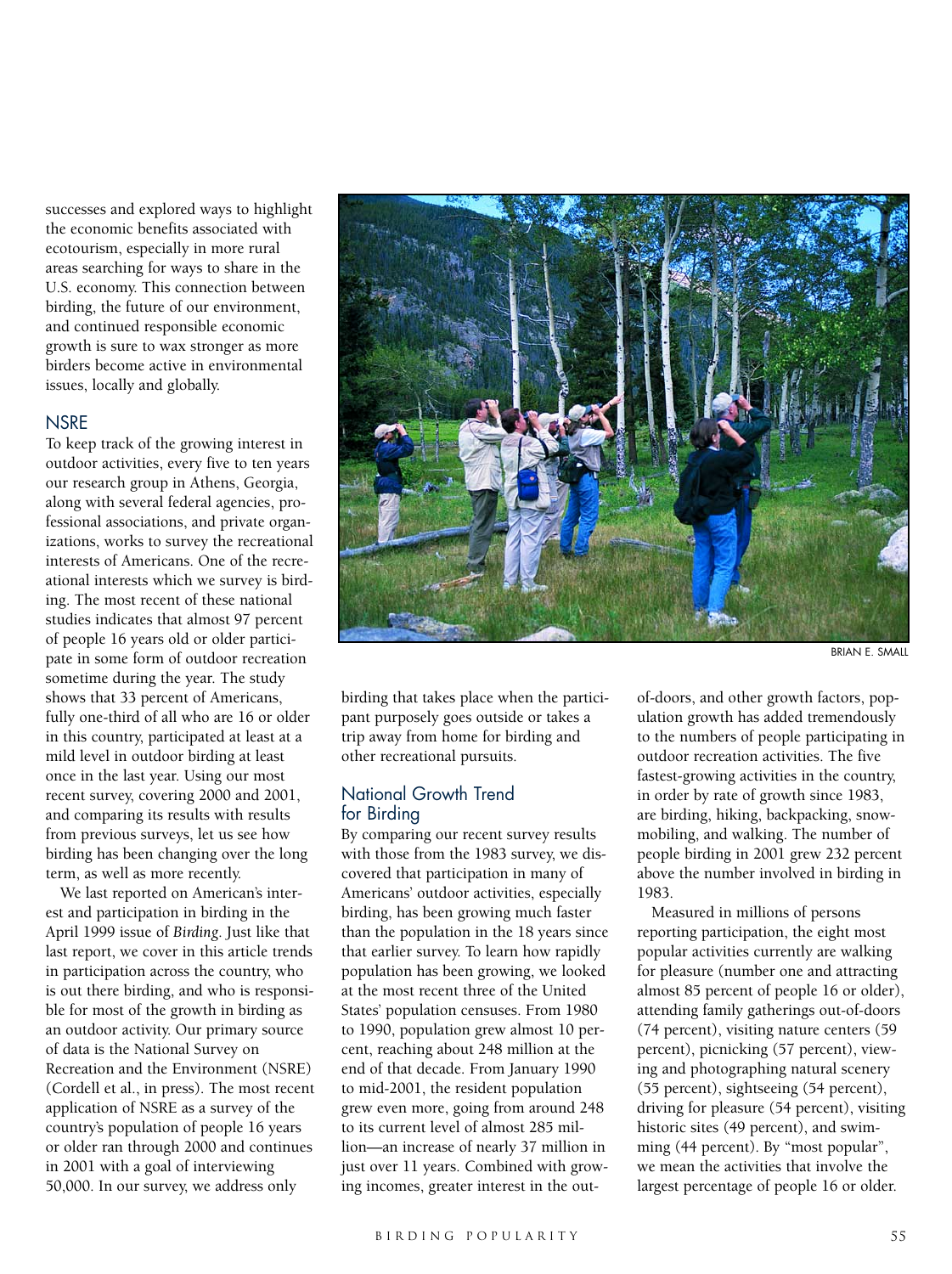

Figure 1.



Figure 2.

Birding, among the 51 activities that we track in the NSRE, sits now at number 15, attracting 33 percent of persons 16 or older. This amounts to an estimated 70.4 million people who now go out-of-doors to watch birds one or more times per year. With this number reporting participation, birding continues to move toward attaining the status of being among Americans' most-favored activities.

Figure 1 shows the dramatic growth between 1983 and 2001 in both percentage of the population (of persons 16 and older) and millions of people participating in birding. We use the term "birding" here to include *all* kinds of birdwatching regardless of the level of dedication to the activity. As we have defined it, persons are counted as having participated in birding if they participated out-ofdoors at least once during the preceding 12 months covered by each of the three surveys, either at home or at some other location. From just over 21 million in 1983, and 54 million in 1995, the number of people 16 or older who reported that they participated in birding has grown to over 70 million in 2001. This means that the percentage of the population reporting that they participate in birding has almost tripled since the early 1980s, going from 12 percent in 1983 to 33 percent in 2001. Admittedly, our standards for defining what constitutes participation in birding are *very* broad, but the casual birders, which they include make up a substantial base from which future activity and serious interest may emerge.

The region with the largest and most rapid growth in birding participation is still the South, the same as we saw in the 1995 survey. Of the over 49-million-participant increase nationally between 1983 and 2001, nearly 40 percent, about 19 million, live in the South. In Figure 2, we can see that growth in millions of people participating was nearly equal among the other three regions at around 10 million additional participants each since 1983. In terms of percentage growth (not shown in Figure 2), howev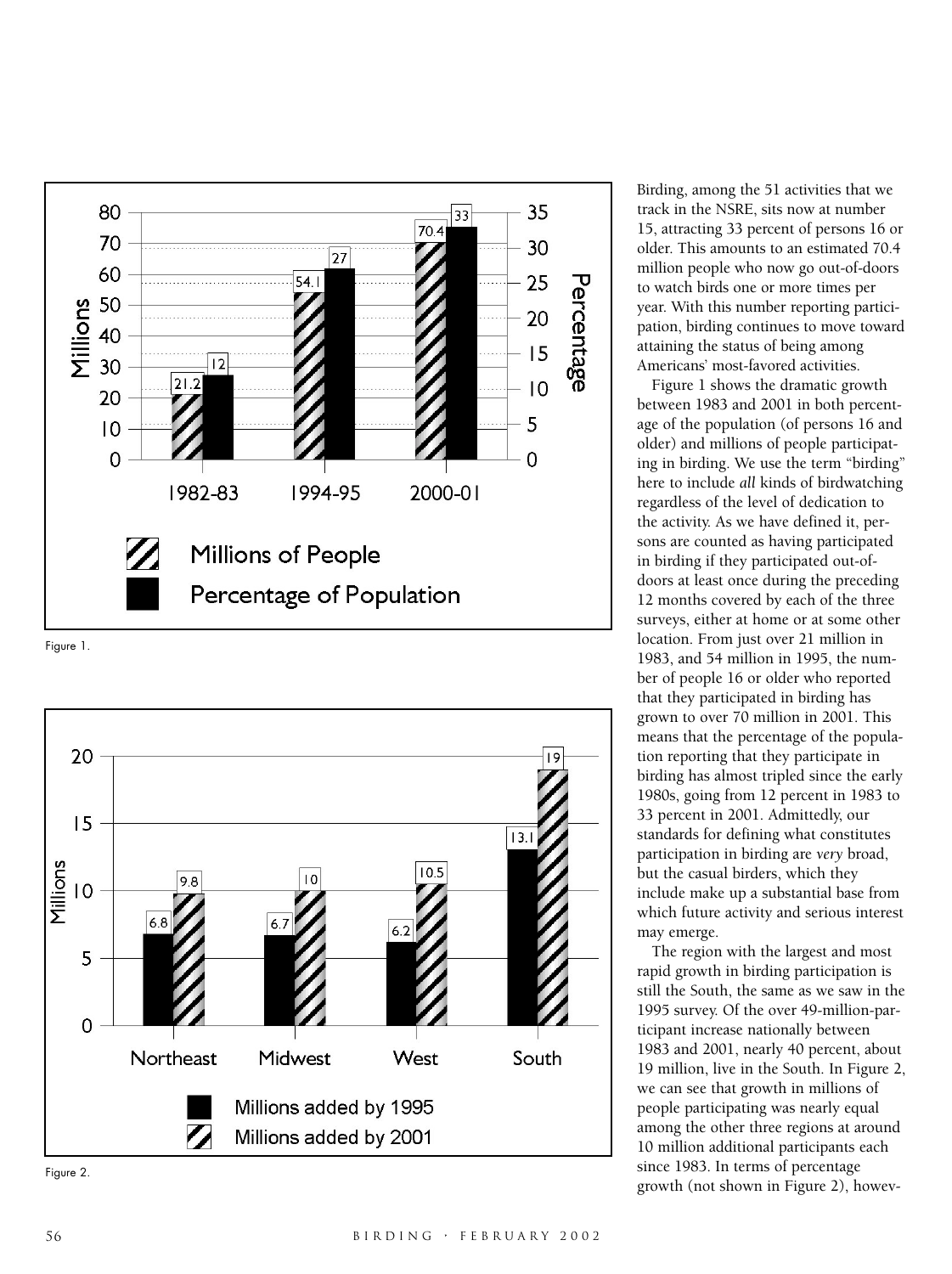er, these regions were quite different with the Midwest growing slowest (139 percent since 1983), the Northeast growing next slowest (199 percent), and the West growing second fastest at 250 percent (the West extends generally from the Rockies to the Pacific Coast and includes Alaska and Hawaii). Growth in the South, since 1983, was an astounding 388 percent!

While the total number of persons interested in birding is growing very rapidly, the number of most-active participants is rising more modestly. As the percentages across the bottom of Figure 3 show, 42 percent of birders in 1983 put in more than 25 field days that year (a day equaling participation for any amount of time on a given day). Slightly less, 41 percent, put in more than 25 days in 1995. By 2001, just 34 percent of participants put in more than 25 days, resulting in only a slight rise in numbers of the most-active participants, from 22.2 to 24 million, between 1995 and 2001.

Only 15 percent in 1983 participated just one to two days per year. By 2001, this percentage had grown to 21 percent. This means that many of the newest birders were participating only occasionally. In 1995, the percentage participating 10 or fewer days grew to just below half of all birders surveyed, while the percentage participating on more than 10 days dropped several percentage points. By 2001, well over half (54 percent) of birding participants put in 10 or fewer days. (Adding the 21 percent who participate 1 to 2 days to the 33 percent participating 3-10 days gives this 54 percent). Most of the drop in the percentage participating on more than 10 days was attributable to lack of growth in numbers of the most active of birders, those who put in more than 25 days per year.

What we have now are many more birders who are in the field for just a few days. These birders are sometimes called "casuals" by ABA members, "uninitiated" and "casual" (combined categories) by other researchers (T.L. Eubanks, pers.

comm.), and called "occasionals" by our NSRE survey. While the number of birders has risen across all levels of participation, the bulk of added participants fall into the lower levels of participation. Since 1995, birders participating 1 or 2 days grew by 4 million, and those participating 3-10 days rose by over 8 million. Over 12 million of the 16.2 million who took up birding since 1995, or 75 percent, participate 10 or fewer times per year.

#### Who Are "Those" Birders, and Has Their Makeup Changed?

In comparison with non-birders, we find that more birders are female (56 versus 51 percent), are between the ages of 40 and 59 (37 versus 29 percent), have a college degree (28 versus 18 percent), are white (77 versus 64 percent), and earn over \$50,000 per year (47 versus 38 percent). On the other hand, fewer birders are between 16 and 24 years old, have less than a high-school education, or are from Black or Spanish-speaking backgrounds.

How has the demographic profile of birders changed since 1995? As Figure 4

shows, females continue to be the larger share of birders, around 56 percent; not much change in that percentage. But the rest of the demographics has shifted substantially. (Follow these shifts by comparing percentages between the first two columns of numbers in Figure 4.) The profile of birders is getting younger, as we had forecast in our last article in this magazine. Participants 16 to 24 years old went up from 10.5 to 15.5 percent, while those 25–39 went down from 31.8 to 24.3 percent. Older agegroup percentages stayed pretty much the same. Apparently, the busy familyrearing years of 25 to 39 years old do not permit as much involvement in birding as they did a few years ago. Another switch of seeming significance is that persons with less than a high-school education are much more numerous as birders now compared with 1995. College-degree holders have diminished from almost 35 percent to just over 28 percent. This trend is consistent with the age trend in that most of the teenagers in this 16-to-24 age category have yet to receive their high-school diploma. Further, while the percentage of birders



Figure 3.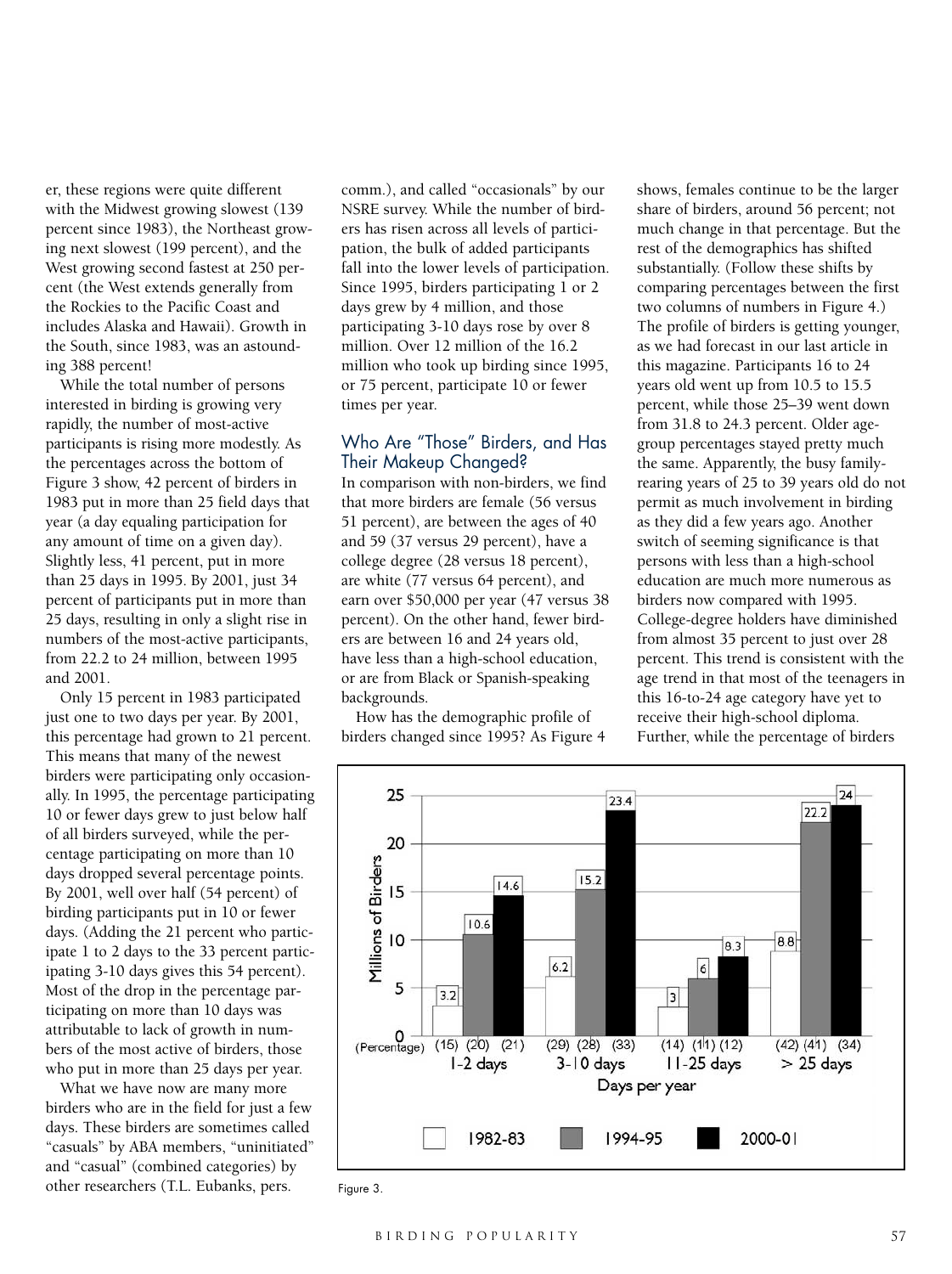| Demographic       | Percentage |         | Percentage<br>U.S. | <b>Birding</b> |
|-------------------|------------|---------|--------------------|----------------|
| Group             | 1994-95    | 2000-01 | Population         | Growth         |
| Male              | 43.9       | 44.2    | 47.4               | 45.2           |
| Female            | 56.1       | 55.8    | 52.6               | 54.8           |
| $16-24$           | 10.5       | 15.5    | 21.1               | 32.0           |
| $25 - 39$         | 31.8       | 24.3    | 25.9               | $-0.7$         |
| 40-59             | 34.4       | 36.9    | 31.3               | 45.2           |
| $60+$             | 23.3       | 23.3    | 21.7               | 23.5           |
| $<$ HS            | 7.6        | 16.7    | 24.4               | 46.4           |
| <b>HS Diploma</b> | 57.7       | 55.1    | 54.2               | 46.0           |
| College           | 34.7       | 28.3    | 21.5               | 7.7            |
| White             | 86.3       | 77.4    | 68.6               | 45.8           |
| <b>Black</b>      | 8.4        | 8.2     | 12.6               | 8.8            |
| <b>Hispanic</b>   | 1.9        | 10.8    | 14.5               | 39.6           |
| American Indian   | 0.8        | 0.7     | 0.7                | 0.6            |
| Asian             | I.9        | 2.9     | 3.6                | 6.2            |
| $<$ \$15,000      | 8.9        | 9.2     | 11.8               | 3.1            |
| \$15-\$50,000     | 32.5       | 44.I    | 47.0               | 56.6           |
| $>$ \$50,000      | 58.6       | 46.7    | 41.2               | 40.3           |
|                   |            |         |                    |                |

The demographics of birders and of change, 1995 and 2001

Figure 4.



Figure 5.

who are white has dropped by almost 9 percentage points, the percentage who are Hispanic, Asian, or Pacific Islander has risen. Much greater diversity exists among birders now relative to just a few years ago, reflecting the greater diversity of the U.S. population. Finally, the percentage make-up among income categories shows that persons earning \$15,000–\$50,000 has risen substantially, while the percentage earning over \$50,000 has fallen. Obviously, many more of the new birders are in the middle-income category. The percentage earning less than \$15,000 has remained

about the same as in 1995. Who has contributed most to growth in numbers of birders in the U S.? In the next-to-last column of numbers in Figure 4, we show the percentage of the country's population which we sampled in each of the demographic groups. In the last column, we show the percentage of birding growth attributed to each demographic group. Females constituted 52.6 of the survey population, but they contributed 54.8 percent of the growth of birders. Among age groups, people 25 to 39 actually took away from growth slightly, while all other age groups, especially people 16–24 and those 40–59, added significantly to birding growth relative to their proportion of the survey population. While persons with less than a high-school education make up only 24 percent of the population, they contributed over 46 percent of birding growth. Persons with college education contributed the least among the three education levels which we show. Hispanics showed a significant increase in interest in birding in the years between 1995 and now. Being only 14.5 percent of the survey population, they contributed 39.6 percent of the growth of numbers of birders. Among income levels, persons earning \$15,000 to \$50,000 contributed almost 57 percent of the growth, while they make up just 47 percent of the survey population. Those earning under \$15,000 contributed just over 3 percent of the growth.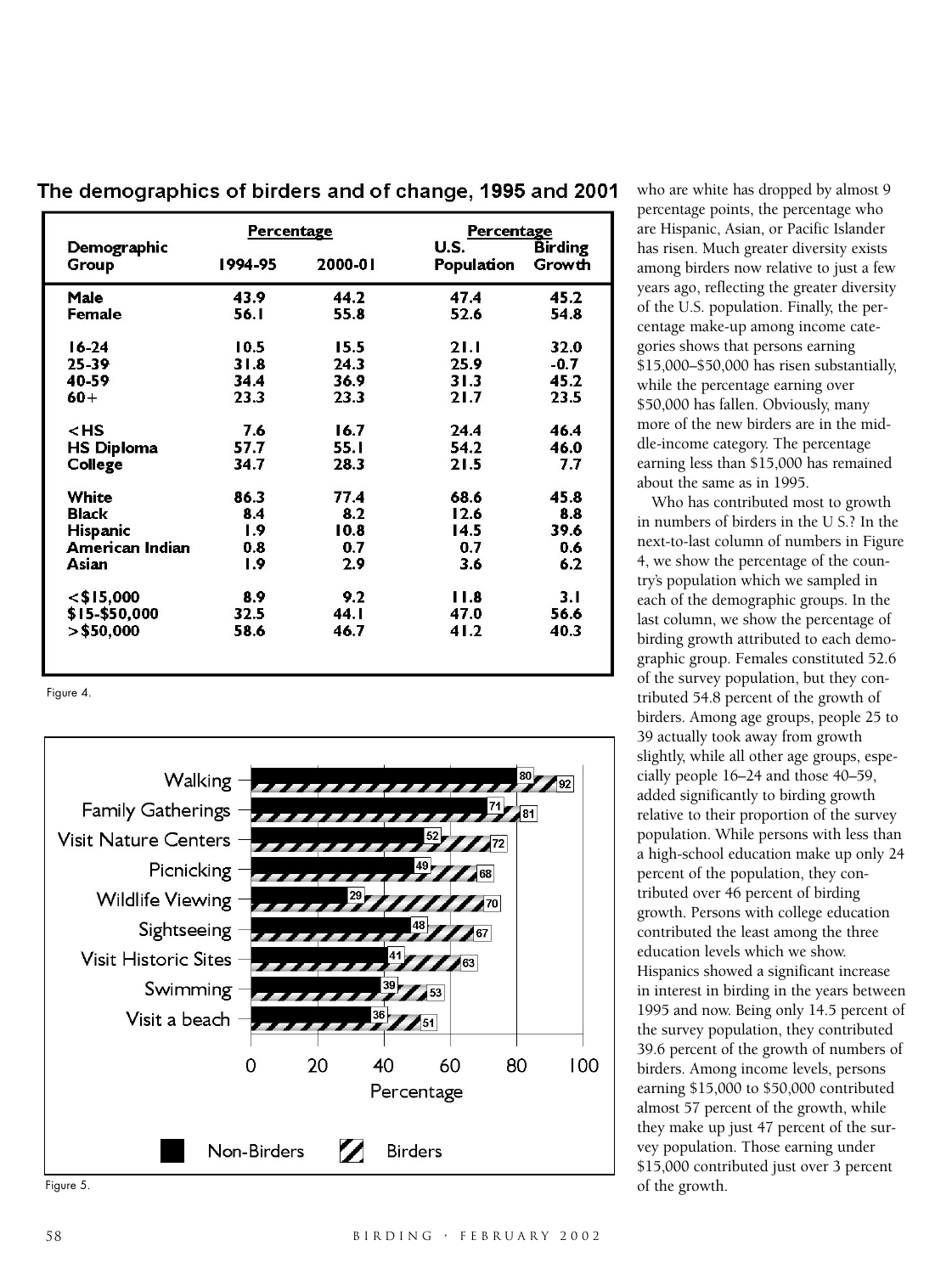### More About Birders

As is true of practically anyone who favors one particular recreational activity, most also enjoy other outdoor activities. Figure 5 compares the percentages of people who reported participating in birding in the 2001 survey with those who reported they did not participate (i.e., non-birders). Our focus was on identifying other outdoor activities in which more than half of birders reported participation. The first general conclusion was that a much higher percentage of birders are active in a variety of outdoor recreation pursuits as compared to people who do not bird. The darker horizontal bars in Figure 5 indicate the percentage of non-birders who participate in each of the nine activities listed. The candy-striped bar indicates the percentage of birders who participate.

Across all nine activities, much greater percentages of birders than non-birders participated. For example, 80 percent of non-birders walk and 36 percent visit beaches, but 92 percent and 51 percent, respectively, of birders participate in these two activities. Comparisons across the other seven activities show a similar pattern of greater participation by birders. That pattern is particularly noticeable for wildlife-viewing, where the percentages of birders participating is more than twice the percentages of non-birders.

#### Birding Enthusiasts

As all ABAers know, persons involved in birding can differ a great deal in their level of enthusiasm for the activity. One measure of enthusiasm is the number of days during the year on which they do some birding. Using birding days per year to measure level of enthusiasm, Figure 6 examines birders by three levels of enthusiasm and looks for differences in demographic characteristics among these three levels. Those who participate least we call the "occasionals", and they are the most numerous (41 percent of birders, 28.8 million, participate just one to five times per year). Those who par-

## Percentage of birders among demographic groups for each of three levels of participation

|                                      | <b>Number of Days/Year</b>            |      |      |  |
|--------------------------------------|---------------------------------------|------|------|--|
| <b>Characteristics</b>               | $1 - 5$                               | 6-50 | >50  |  |
|                                      | (Occasionals) (Actives) (Enthusiasts) |      |      |  |
| Female                               | 53.3                                  | 50.7 | 61.9 |  |
| Age                                  |                                       |      |      |  |
| 16-24                                | 20.8                                  | 13.8 | 8.7  |  |
| 25-39                                | 30.4                                  | 26.7 | 16.0 |  |
| 40-59                                | 34.9                                  | 41.6 | 36.2 |  |
| $60+$                                | 13.8                                  | 17.9 | 39.0 |  |
| Education                            |                                       |      |      |  |
| <b>Finished HS</b>                   | 50.3                                  | 54.4 | 60.8 |  |
| 4+ Years College                     | 27.4                                  | 35.3 | 24.3 |  |
| Race                                 |                                       |      |      |  |
| White                                | 65.4                                  | 84.2 | 84.5 |  |
| <b>Black</b>                         | 11.2                                  | 5.8  | 6.9  |  |
| Hispanic                             | 18.7                                  | 7.0  | 5.4  |  |
| <b>Others</b>                        | 4.7                                   | 3.0  | 3.2  |  |
| Income                               |                                       |      |      |  |
| \$15,000-50,000                      | 28.3                                  | 29.7 | 29.1 |  |
| Over \$50,000                        | 31.2                                  | 36.0 | 25.8 |  |
| <b>Population of Resident County</b> |                                       |      |      |  |
| <b>Under 25,000</b>                  | 6.0                                   | 9.1  | 12.9 |  |
| 25,000-99,999                        | 15.1                                  | 18.9 | 23.9 |  |
| 100,000-999,999                      | 55.4                                  | 54.7 | 51.9 |  |
| 1 million $+$                        | 23.5                                  | 17.4 | 11.4 |  |

Figure 6.

ticipate most we call the "enthusiasts", and they are the least numerous (28 percent of birders, 19.7 million, participate more than 50 times per year). Those who participate at mid-level we call the "actives", and these birders participate 6–50 days per year.

In Figure 6, we can see that the demographics of enthusiasts differ in some significant ways from others who participate in birding at lower levels. A higher percentage of enthusiasts are female, a much higher percentage are over 60 in age, and a much lower percentage are between 25 and 39 years old (again attesting to the busyness of this childrearing age-group). A higher percentage of enthusiasts have finished high school, but not college (in fact, many fewer enthusiasts have a college degree) and smaller percentages are of Black, Hispanic, or other non-white ethnic backgrounds. There is little difference in income between enthusiasts and other birders, except that a smaller percentage of enthusiasts earn over \$50,000 per year. Larger percentages of enthusiasts live in sparsely populated areas and in small cities. A very small percentage of enthusiast birders are from cities of a million or more, fewer than any other birding participants.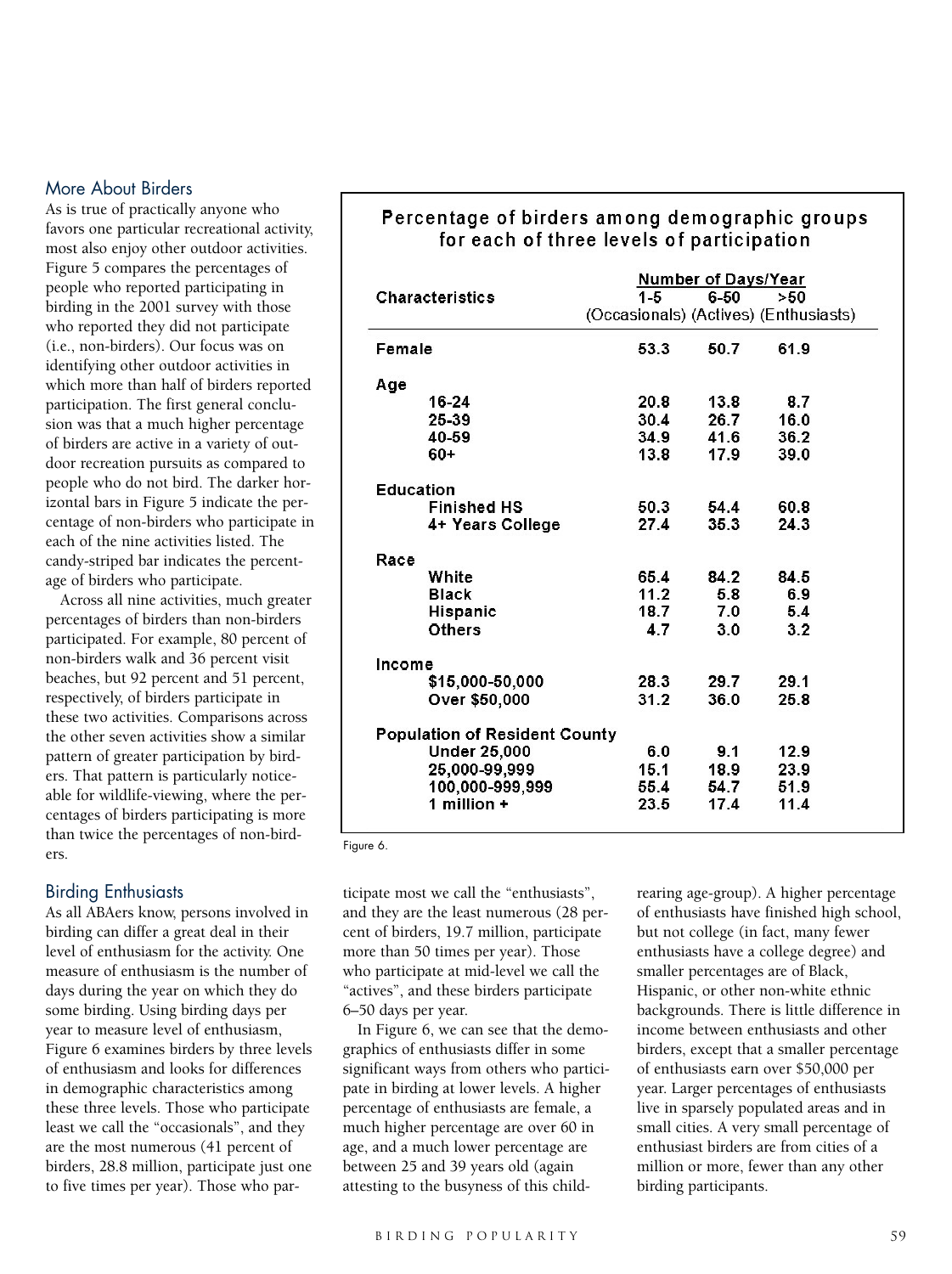# Intervention

s social scientists we are observing and recording<br>human behavior. As concerned birders, however,<br>we see a special and additional responsibility for<br>ourselves and our fellow enthusiasts. As we see more of human behavior. As concerned birders, however, ourselves and our fellow enthusiasts. As we see more of our rural land converted to urban and other developed uses, it is crucial to think about the bird habitat being lost. We all need to work on mediating the effects of this trend. Encouraging people to bird is certainly one way to help. With participation—and thus appreciation—for the ecological role and the sheer beauty and mystique of birds, come increased awareness of what is happening to their habitats. Here are a couple of examples of segments of our society to whom we could reach out, those who might not otherwise think of birding as an activity of choice:

- Young people: Experienced birders should look for opportunities to share the world of birding with a young friend. An investment of time in introducing young people to birds and the natural world around them is an investment in the future of our precious natural resources. (ABA has several programs for young birders. Participate and contribute!)
- Family birding: We know that a lower percentage of active birders are between 25 and 39 years old. This is the child-rearing age-group. Facilitating opportunities for "family birding" could do wonders for opening up this arena.
- Minority groups: Smaller percentages of our fellow birders are of Black, Hispanic, or other nonwhite ethnic backgrounds. Any opportunity to increase bird-exposure here—from mentoring to festival activities to increasing school-oriented programs—should be maximized.
- People with disabilities: When hosting birding field trips, running festivals, or managing natural areas, be sure that these are inclusive, at locations with facilities and topographies that encourage participation by older birders or those with disabilities.

In addition to reaching out to others, we birders can and should take action to improve bird habitats, to conserve unique natural areas, and to provide funding to help maintain these areas.

- Birders do not have to purchase a license to bird, thus there is no automatic pool of funds for bird management and habitat conservation. But, there are other ways that contributions can be made toward the protection and maintenance of important natural areas in your region: direct contributions to private organizations purchasing or managing natural areas, contributing to your state's non-game wildlife fund, joining a "friends" organization associated with one of your favorite birding areas, and encouraging conservation easement programs.
- Become aware of pending legislation at the local, state, and federal levels that affect funding for bird habitat conservation and management. Make your voice heard—for the birds, for your enjoyment, and for future generations.
- Improve bird habitat in your own backyard and contribute at a very local level to the creation and conservation of bird habitats: use native vegetation, keep your cat indoors, maintain bird boxes.
- On the other end of the spectrum, contribute to the conservation of bird habitats in countries far from home. You can do this by supporting the efforts to protect natural areas and improve the local economy through responsible ecotourism. (Recent articles in *Winging It* have had some good examples in the Yucatan, in Costa Rica, and in Belize. Also, support the Birders' Exchange program to get the birding tools to where they are needed in the Neotropics.)

In addition to recruiting new birders and taking actions on behalf of bird habitats, we as birders can also contribute by showing respect for the birds that we seek and the private property of those who provide habitat for birds. Remember, you are a role model. Follow the ABA Code of Birding Ethics.

Birders can be a very powerful force in helping to assure the future of all bird species. Increasing numbers of birders and of interest in birding should reflect more people willing and eager to be active in the stewardship of this most precious of natural resources.

> —H. Ken Cordell —Nancy G. Herbert

PHOTO BY BRIAN F. SMAIL